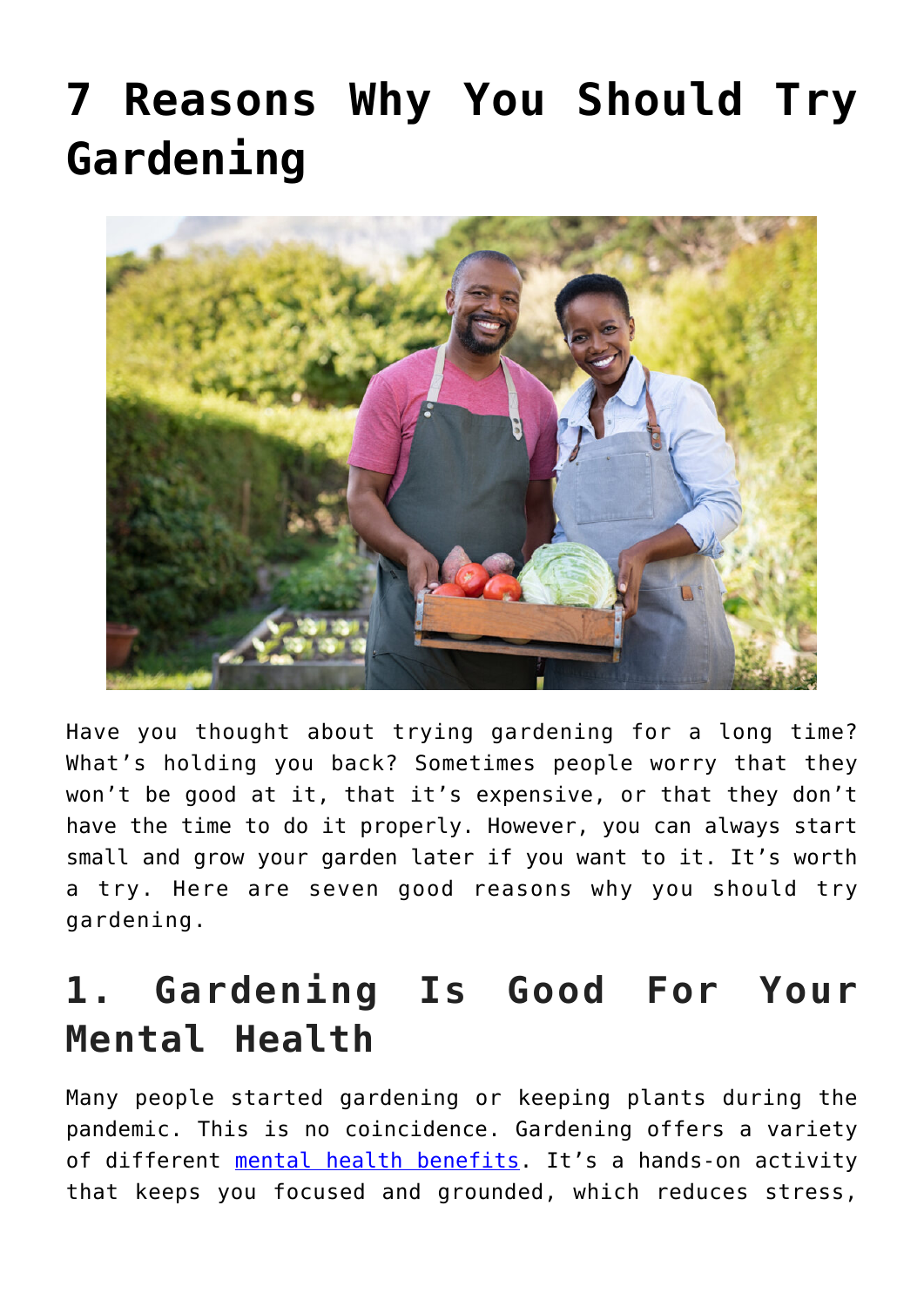anxiety, and symptoms of depression. Growing something from seed helps you feel like you have a purpose and boosts selfconfidence. Moreover, simply having plants around you has been shown to be good for your mental health. Feeling better is one of the most popular reasons why you should try gardening.

# **2. Gardening Is Also Good For Your Physical Health**

Getting out into the garden and moving your body in the sun is good for you. Even if you just enjoy a small garden on the deck or an indoor garden, the daily ritual of getting up and caring for the plants is good for you. If you eat healthy fruits and vegetables from your own garden, this can improve your overall health as well.

Additionally, when you're gardening, you aren't on your devices. Reducing screen time has both mental and physical health benefits.

#### **3. Gardening Is Good For Families**

You can definitely enjoy gardening on your own. However, it's also a terrific family activity. [Research shows](https://www.everydayhealth.com/healthy-home/reasons-to-start-a-garden.aspx) that gardens are a safe space where families unify and bond. Kids learn responsibility. The entire family grows together. It's a great experience for people of all ages.

### **4. Gardening Is Fun**

Gardening offers an affordable, consistent form of entertainment. It's a great way to pass the time. If you're looking for good reasons why you should try gardening, the fact that it gives you something enjoyable to do every day should be at the top of your list.